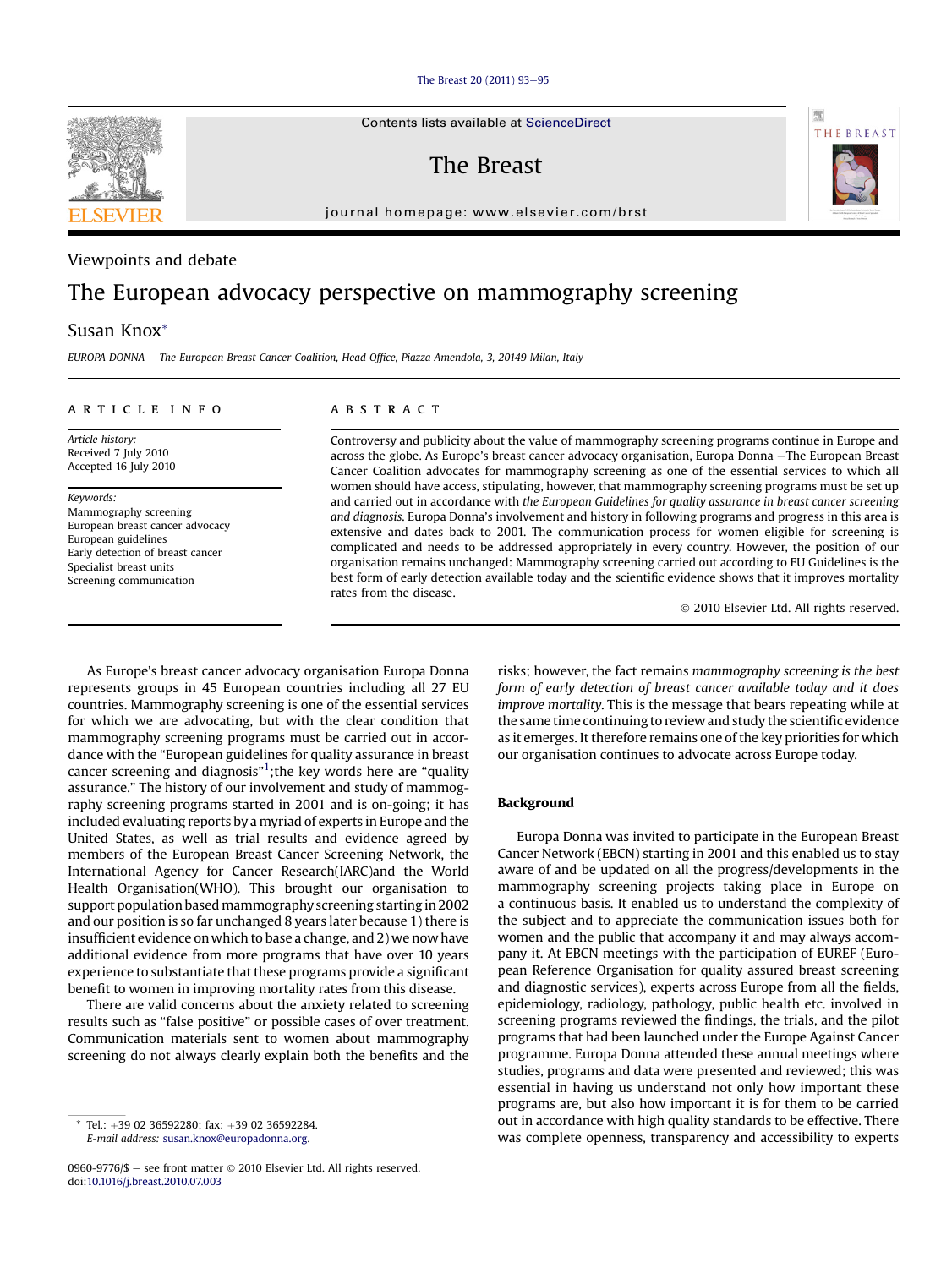and data, and to all the analysis and work that took place in the development of the "EU guidelines for quality assurance in breast cancer screening and diagnosis."

It is this process that led to acceptance and recommendation by all the public bodies of the European Union that all women should have the right to receive population based mammography screening in programs set up and conducted according to these EU Guidelines. In 2003 the European Code on Cancer<sup>2</sup> was amended to include screening; the European Council Recommendation on Screening $3$  was passed in 2003 and the European Parliament Resolutions of 2003<sup>[4](#page-2-0)</sup> and 2006<sup>[5](#page-2-0)</sup> urge that mammography screening programs should be implemented in all countries according to these guidelines. Most recently the European Parliament Declaration on the fight against breast cancer in the EU passed in March  $2010$ ,  $6$  re-confirms that programs set up according to the EU Guidelines should be implemented across the EU.

Based on all the evidence, Europa Donna determined that mammography screening should be one of its main priorities. We have made it a topic of all our educational, information and lobbying programs from 2001 to the present including our Pan European conferences, our annual advocacy trainings courses, our publications, and our lobbying at both national parliaments and at the European parliament. Progress continues and most EU countries now offer mammography screening or are piloting programs.<sup>7</sup>

Europa Donna continues to both advocate for programs set up according to EU Guidelines and to review new data and information as it is published. Nick Perry, Chair of the European Reference Organisation for quality assured breast screening and diagnostic services and editor of the EU Guidelines addressed our members in 2007 $\mathrm{^8}$ ; he emphasized the importance of implementing programs in accordance with the EU Guidelines and stressed the need for specific quality assurance in all stages of the screening process from invitation to treatment. A program must meet established standards to ensure its value and this requires attention to many aspects; systematic training of personnel involved, follow up of screened women and on-going evaluation of screening results.

The 2006 4th edition of the EU Guidelines, published by the European Commission, represented a document developed and agreed upon by experts across Europe and included for the first time the guidelines for specialist breast units. This was a key priority for ED and we participated in the working group that developed this chapter. As countries were beginning to move toward implementing screening programs, it quickly became evident that there had to be high quality centers where women could be treated once a tumor was detected. Europa Donna began advocating for both mammography screening and specialist breast units where women would be treated by a multi disciplinary team and receive a range of services as described in the EU Guidelines. High quality screening must be accompanied by high quality breast services once a diagnosis is made.

### Current situation

Europa Donna continues to reviewits position on mammography screening periodically and revisits the subject at each of its Pan European conferences. In October 2009 Dr Laszlo Tabar reviewed trial data and results of nation-wide service screening in Sweden $^9;$  $^9;$  $^9;$ he re-iterated that the evidence was unequivocal: early detection through mammography screening followed by appropriate treatment results in a significant reduction in mortality from the disease.

Experts from all fields of oncology, both in Europe and the U.S., are in agreement with the basic principal and continue to support quality screening for women ages from 50-69. These experts as well as others from IARC, EUREF, and EUSOMA have reviewed the Meta analysis and the Cochrane review of Gotzsche PC and Nielsen M; however, their opinions remain basically unchanged. The 2002 IARC statement regarding this confirmed 35% mortality improve-ment.<sup>[10](#page-2-0)</sup> Chris de Wolf in the EJC (2009) reports on 7 programs' results at 10 years stating that they have approximately the same improvement in mortality as the trial data indicate  $(25-30<sup>2</sup>)$ .<sup>11</sup> The 2008 World Health Organisation, "World Cancer Report $12$ " states definitively "The large randomised trials performed from 1976 to 1990 have shown that an invitation to breast cancer screening based on mammography can reduce mortality from breast cancer averaging  $25\%$  in women aged  $50-69$ ".

There are still important communication issues to resolve. The confusion created by the media has been extremely destructive in terms of the public's understanding of mammography screening. Recent news coverage concerning screening recommendations in the U.S. is a good example of how conflicting messages can and do confuse the public and women generally. When the Preventive Services Taskforce modified its guidelines, newspaper headlines gave the impression that mammography screening was no longer of any value; the reality was that the Taskforce had changed its recommendation concerning the age group to be screened and the time interval between screenings.

For the women screened the communication process is extremely important and must be geared to the culture, education, background, language of the women being screened. This is often difficult to do and remains a key challenge for advocacy and screening service organisations in each country. Each person working in a screening unit also needs to be trained in proper communication concerning the program. Concern about misdiagnosis, over treatment, psychological disturbances, and even pain related to mammography screening should be addressed not by questioning the viability of mammography screening programs per se, but rather by improving them through proper implementation of the EU Guidelines.

Europa Donna is committed to disseminating correct, evidence based information on this subject, and so has developed The Short Guide to the European Guidelines for quality assurance in breast cancer screening and diagnosis.<sup>[13](#page-2-0)</sup> It is our most important tool today for use in lobbying and educational activities both at the EU level and national level as it describes all of the basic services which women should have a right to receive. It has been translated into 11 European languages and 3 more are currently being prepared. This guide describes, in lay language, the importance of adherence to the EU Guidelines for effectiveness. The success of a screening program depends greatly on the quality of the equipment, the skill of persons operating the equipment, and the skill of those interpreting results etc. It also points out that the purpose of the program, including both its benefits and risks, must be communicated honestly and effectively. High quality must be assured in all aspects of conducting a program.

Europa Donna continues to follow new developments in this field and participates actively in meetings in Europe on this topic, especially those of the European Cancer Network (ECN) at the International Agency for Research on Cancer whose review and evaluations will ultimately result in a 5th edition of the European Guidelines. While the EU Guidelines today do not recommend that women between ages 40-49 will benefit from screening, more studies are needed to determine the efficacy of screening for this age group and/or if other diagnostic tests should be recommended for this age group. Further attention also needs to be directed toward raising the age limit for screening to include women over 70 as has already occurred in several European countries.

#### Conclusion

At this time Europa Donna's position remains unchanged: mammography screening is the best means of early detection of